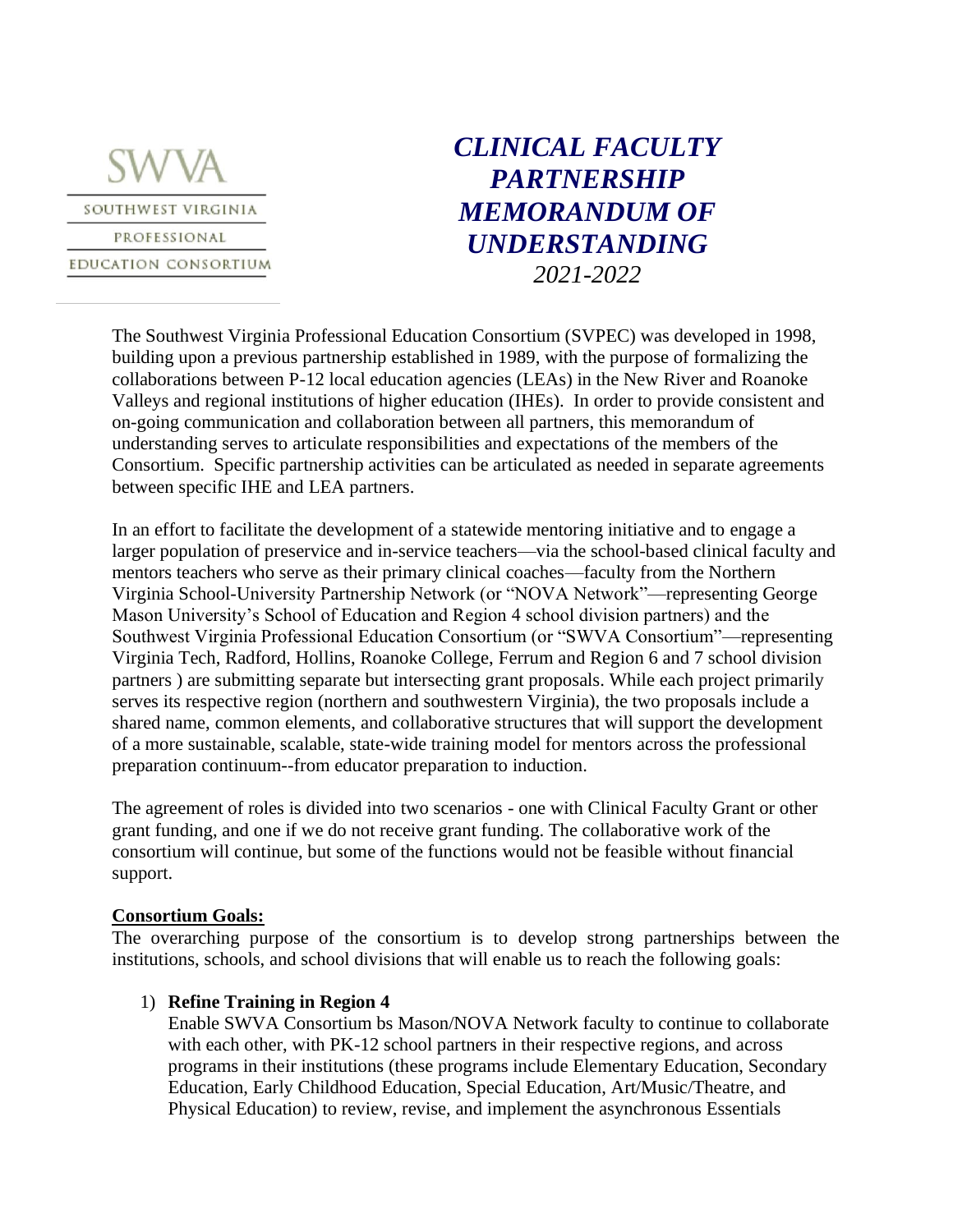training and synchronous Advanced training MentorVA modules. This includes development of materials specific to mentor teachers working with new teachers.

# 2) **Invite and Engage with Regional Collaborative Partners**

Invite and engage with university- and school-based teacher educators (Regional Collaborative Partners) from institutions in Superintendent's Regions 5, 6, 7, and 8 (Note: Mason/NOVA Network will invite and engage with Regional Collaborative Partners from Regions 1, 2, 3, and 4) to share the asynchronous Essentials modules and gather feedback on these trainings (including on the content and application ideas for mentors of new teachers) from a set of constituents representative of the diversity in the Commonwealth.

# 3) **Evaluate Impact of MentorVA**

Across multiple college/university settings and school contexts in the Commonwealth (in regions 5, 6, 7, & 8), evaluate MentorVA's asynchronous "Essentials" training by examining clinical faculties' and mentor teachers':

## 4) **Expand State and National Teacher Education Collaborations**

Partner across each of the eight Superintendent's Regions in Virginia (Note: This SWVA Consortium proposal focuses on regions 5, 6, 7, & 8) to broaden the conversations about clinical faculty mentor training, develop a mentoring network in the Commonwealth, and lay the groundwork for continued collaborations on teacher education and research initiatives and a model for statewide collaboration that might be shared nationally.

# 5) **Continued Development of Teaching Modules**

The SWVA Consortium will initiate a call for proposals for additional teacher created modules focused on the areas of virtual learning, anti-racism instructional tools, culturally responsive classroom management, and potential additional topics solicited from our advisory group.

## **Roles of institutions of higher education:** (IHEs include Ferrum College, Hollins University, Radford University, Roanoke College, Virginia Tech) are to:

- Work with LEA central office personnel for placement of interns and teacher candidates.
- Contact LEA central offices by May 1/November 1 for fall and spring placements respectively with placement requests.
- Verify with central offices by July 1/December 1 for fall and spring placements as designated by principals.
- Provide regular/standing student teacher stipends which will be sent to the school division, individual school, or cooperating teachers as per the school division's preference. These stipends are budgeted from each university's operational budget and separate from grant funding (i.e., not included in mini-grant allocations).
- Work with building principals and clinical faculty in the supervision of student teachers.
- Meet with LEA central office personnel at least twice a year and individually as needed through the school year.
- Clarify with each LEA the individual IHE's policy for substitute teaching by interns and student teachers.
- Schools and IHE's may add additional items which are specific to particular IHE/School partnership(s).

If the consortium is funded: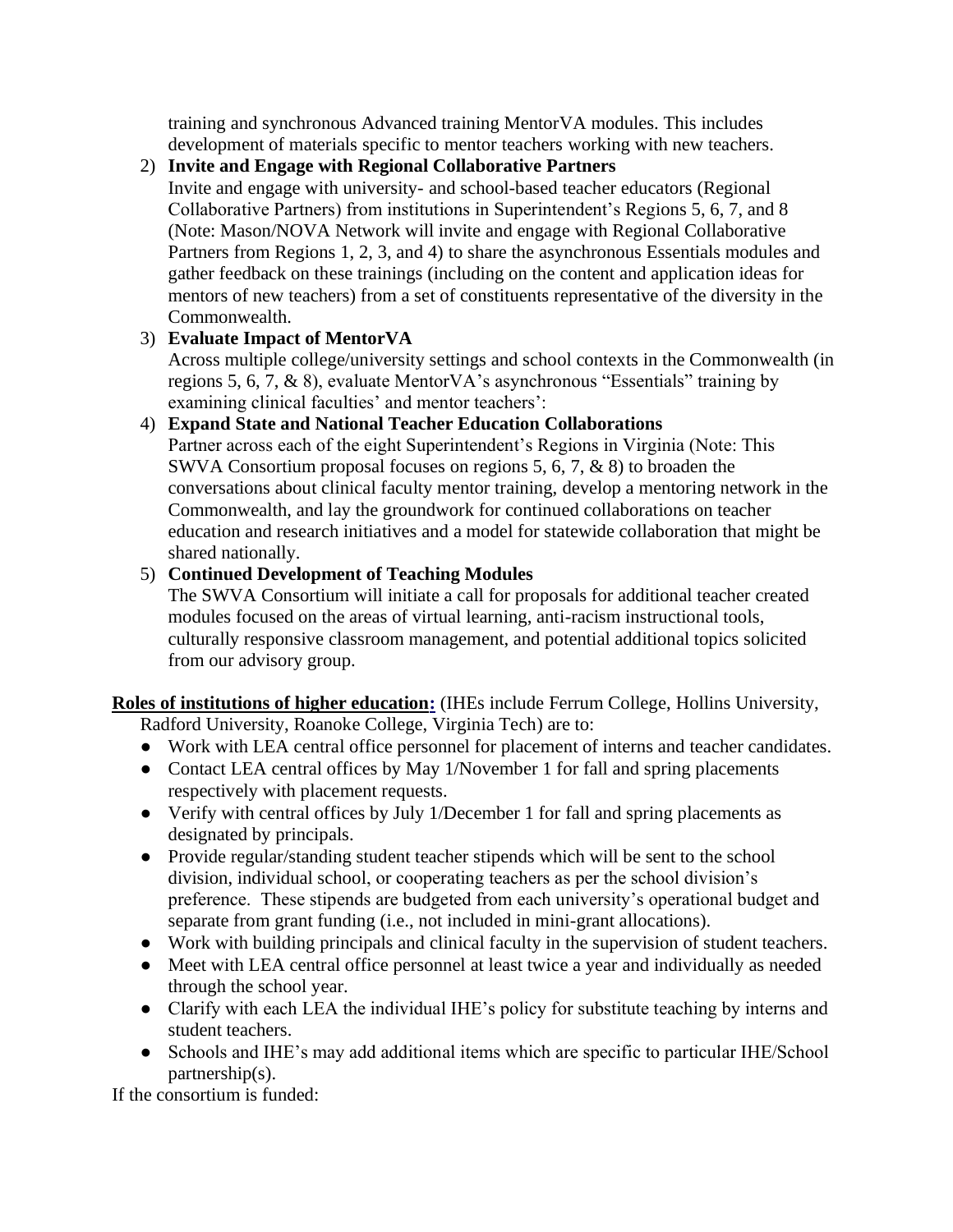- Provide clinical faculty teachers with financial support for participation in creating professional development modules, and in experiencing and evaluating the modules.
- Financially support applications for license designations as Mentor Teachers or Teacher as Leader. In agreement with school divisions on training module completion, mentoring student or novice teachers, and support of administrators, grant funds can be awarded to pay VDOE application fee.
- Update training websites regularly.
- Maintain and update database of lead clinical faculty and trained clinical faculty for assurance that teacher candidates are placed appropriately.
- Financially support meetings for Central Office Liaisons and representatives from IHEs as appropriate to face to face meetings.
- Support lead clinical faculty members to attend and present consortium work with other IHE from Virginia at state conferences if conferences are held face to face.
- Support meetings of consortiums.

**Roles of local education agencies:** (LEAs include Botetourt County, Floyd County, Franklin County, Giles County, Montgomery County, Pulaski County, Radford City, Roanoke City, Roanoke County, and Salem City) are to:

- Work with IHEs to place student teachers with trained clinical faculty (early field experience interns may be placed with teachers who are not yet trained).
- Verify with IHEs by July 1/December 1 for fall and spring placements as designated by principals.
- Identify placements for interns and student teachers using a collaborative process among central office, building administrators, IHE faculty, and lead clinical faculty teachers.
- Communicate the placements to principals and lead clinical faculty teachers.
- Encourage clinical faculty and mentors to engage in projects designed to support preservice teachers, beginning teachers, and PK-12 students.
- Provide feedback to IHEs about pre-service programs on at least an annual basis.
- Provide Institutional Review Board (IRB) approval for collection of data related to quality of teacher preparation program, student teacher supervision, and impact of clinical faculty and pre-service teachers on student learning and on the school community. Proposals that go beyond the scope of the Consortium goals and its activities related to professional preparation, recruitment, induction, and retention will be submitted to the individual LEA's IRB on an individual basis.
- School divisions support meals for consortium meetings as appropriate.
- School divisions and IHEs may add additional items which are specific to particular school division.

If the consortium is funded:

- Promote and help coordinate professional development activities and planning and evaluation sessions involving program participants.
- Attend bi-annual meetings with consortium members.
- Develop criteria for clinical faculty to be supported for Mentor Teacher and Teacher as Leader that includes mentoring and technology modules. Communicate with clinical faculty and IHE regarding individuals eligible for support from division so that grant co-PIs can provide application fees.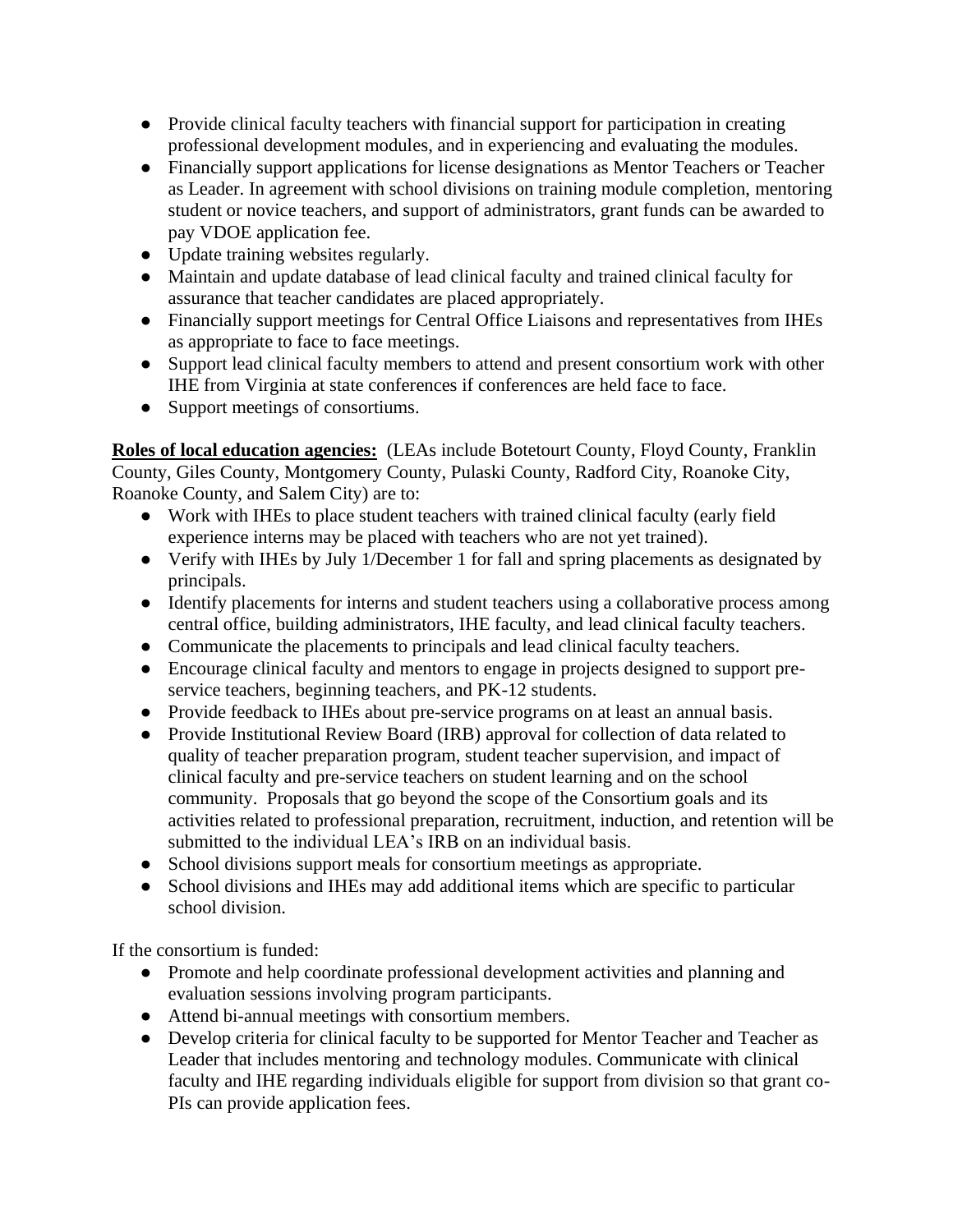## **Roles of clinical schools** – Each of the partner LEAs will:

- Identify a lead clinical faculty teacher who will serve as a liaison between the IHEs and the school community.
- Participate in a collaborative process involving central office personnel, building administrators, IHE faculty, and lead clinical faculty teachers when placing interns and student teachers
- Integrate interns and student teachers from each IHE into the school community.
- Provide feedback to IHEs about pre-service programs on at least an annual basis.
- Allow access for IHE representatives to observe their graduates teaching.
- Support school/site-based professional development and training for clinical faculty and mentors.
- Schools and IHEs may add additional items which are specific to particular IHE/School partnership(s).

If the consortium is funded:

- Provide the opportunity for teachers to attend workshops held by the Consortium.
- Work with central office staff to develop criteria for clinical faculty to be supported for Mentor Teacher and Teacher as Leader that includes mentoring and technology modules. Communicate with clinical faculty and IHE regarding individuals eligible for support from division so that grant co-PIs can provide application fees

# **Roles of Lead Clinical Educators** – Each lead clinical educator will:

- Act as site coordinator for Clinical Faculty Program in your school.
- Serve as a contact person to the universities/college on the nature and operation of the clinical experience.
- Coordinate the clinical faculty program with building principals.
- Recruit clinical educator participants who have at least three years of teaching experience.
- Offer support, and guidance to clinical educators.
- Maintain clinical faculty applications at the school level.
- Report the names of teachers who have completed training, their grade levels/content areas, and level of workshop completed to the VT record keeper and to the division Central Office Liaison.
- Encourage engagement with modules developed for professional development.
- Conduct faculty development workshops.
- Help make internship experiences successful for all participants.
- Discuss any issues with principals, university program coordinators/supervisors, and or designee.
- Maintain confidentiality.
- Provide clinical educators with tools to assist interns.
- Share ways to incorporate interns into the school community and help clarify roles.
- Help integrate the clinical faculty program with existing school structures and professional development activities (e.g., mentor programs).
- Schools and IHEs may add additional items which are specific to particular IHE/School partnership(s).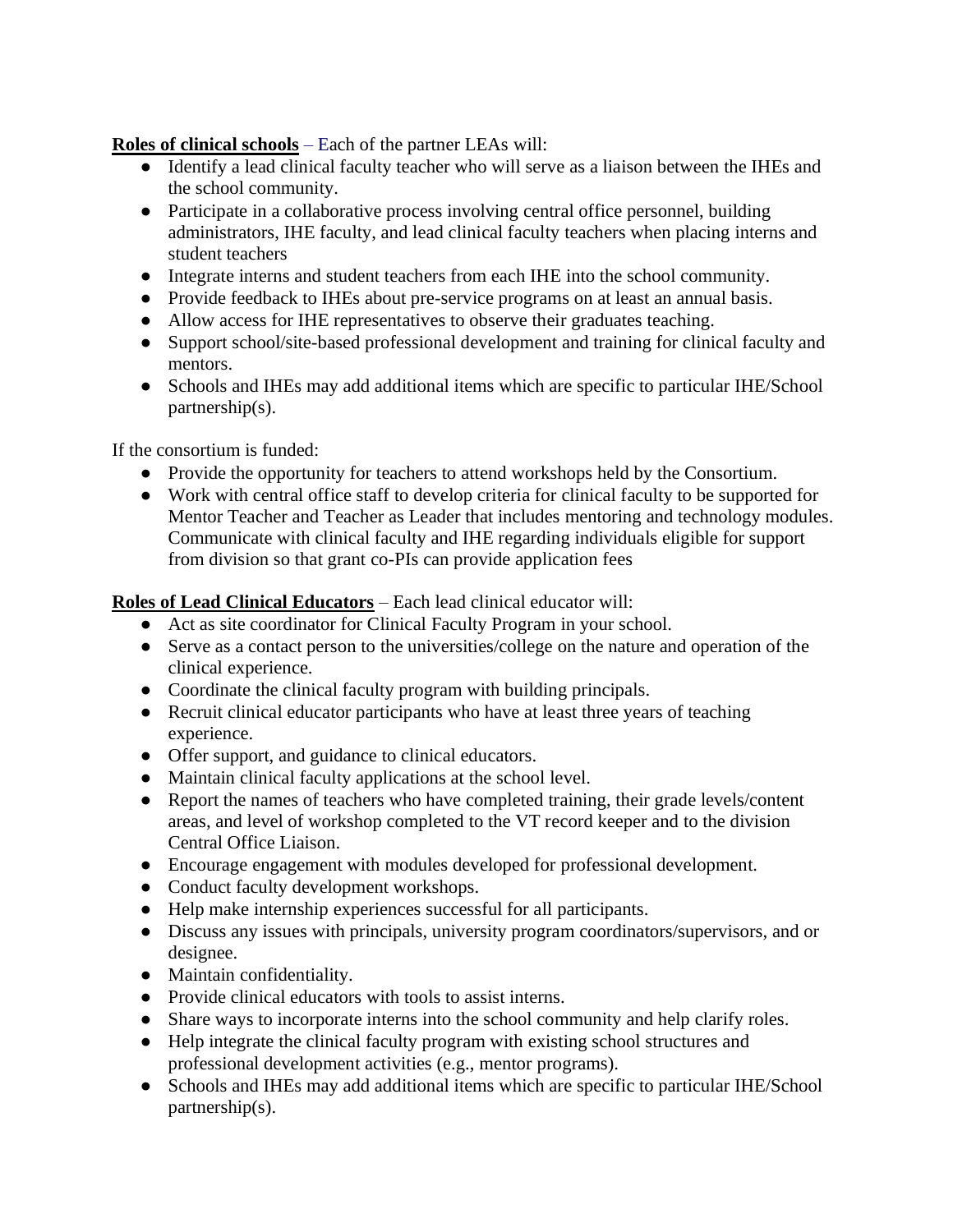If the consortium is funded:

- Provide Clinical Faculty Development Workshops for principals, clinical faculty, and cooperating teachers in schools to prepare for hosting interns, student teachers and novice teachers.
- Collaborate with other faculty and Instructional Design professionals to develop modules on using on-line tools for teaching, especially but not exclusively for virtual teaching. Funds will be available to pay module developers.
- Offer training to clinical faculty members.
- Organize and facilitate clinical faculty seminars throughout the year.
- Complete paperwork for mini-grant proposals and end-of-the-year evaluations as appropriate.

The undersigned agree to the above expectations and responsibilities as part of the Southwest Virginia Professional Education Consortium. Signatories to the MOU are the Institutions of Higher Education (IHE) representatives, the Central Office Liaisons, and the Superintendents of the School Divisions. A separate letter with agreement to participate will be signed by the individual principals for each school participating.

School Division participants (Central Office Liaison and Superintendent) please sign here:

| Central Office Designee –<br>signature | Central Office Designee-<br>printed name | <b>School Division</b> |
|----------------------------------------|------------------------------------------|------------------------|
|                                        |                                          | Date                   |
| $Superintendent - signature$           | Superintendent $-$ printed<br>name       | <b>School Division</b> |
|                                        |                                          | Date                   |

Institutions of Higher Education (IHE) representatives please sign here:

| IHE Representative $-$ | IHE Representative – printed | <b>IHE</b> |
|------------------------|------------------------------|------------|
| signature              | name                         |            |
|                        |                              |            |
|                        |                              | Date       |

IHE Contact Information:

| Ferrum College: | Christine Christianson (cchristianson@ferrum.edu)          |
|-----------------|------------------------------------------------------------|
|                 | Hollins University: Anna Baynum (abaynum@hollins.edu)      |
|                 | Radford University: Tamara Wallace (twallace8@radford.edu) |